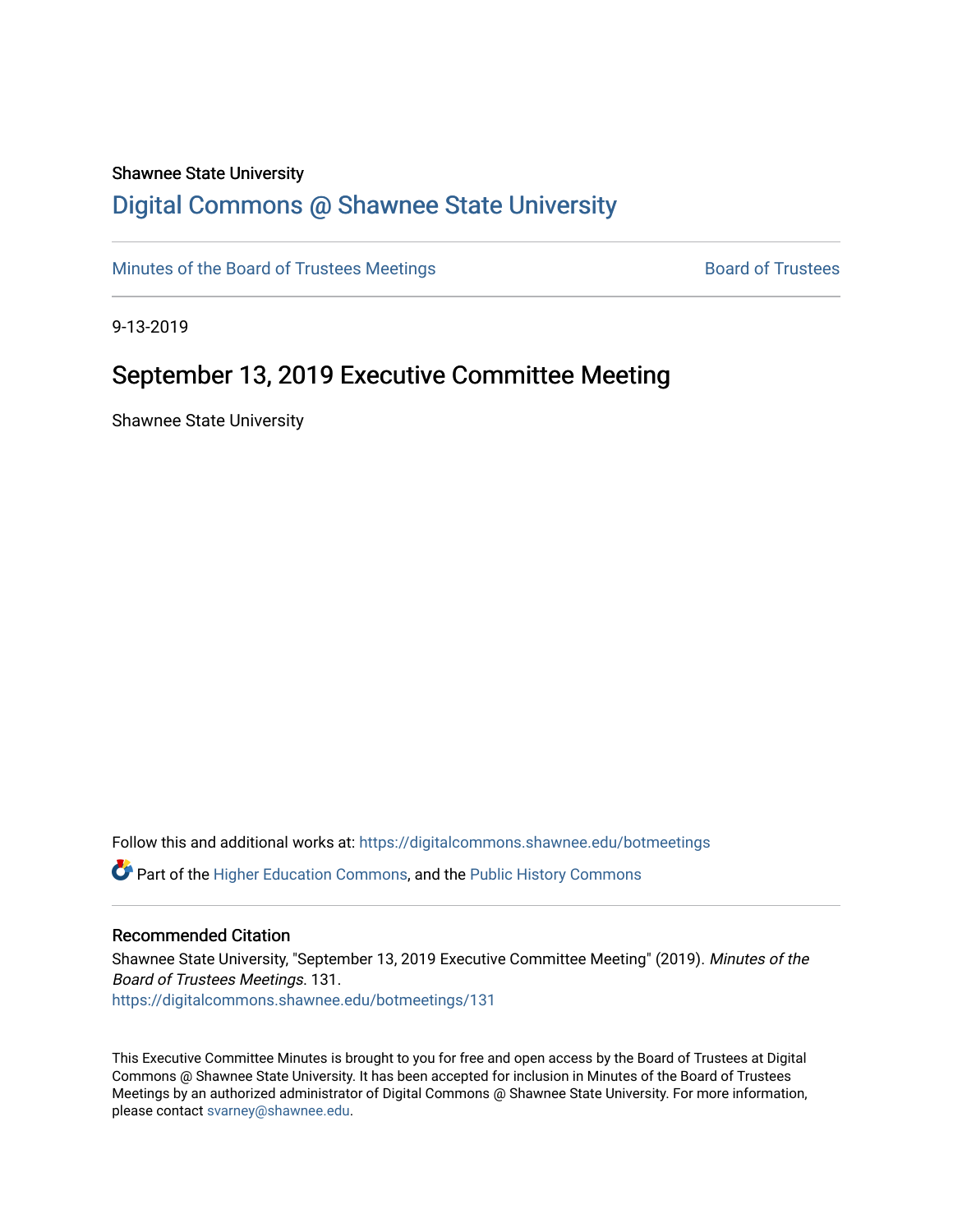## **SHAWNEE STATE UNIVERSITY EXECUTIVE COMMITTEE OF THE BOARD OF TRUSTEES**

## **Meeting Minutes September 13, 2019**

### **Call to Order**

Chairperson Watson called the meeting to order at 8:37 a.m. noting the meeting was in compliance with RC § 121.22(F).

#### **Roll Call**

| <b>Members Present:</b> | Mr. Watson, Mr. Edwards, Mr. Evans                                                                                                 |
|-------------------------|------------------------------------------------------------------------------------------------------------------------------------|
| Member Absent:          | Mr. Furbee                                                                                                                         |
|                         | Others in Attendance: President Bauer, Mr. Braun, Mr. Williams, Dr. Thiel, Dr. Boyles,<br>Mr. McPhillips, Mr. Shaffer, Ms. Otworth |

### **Resolution E07-19, Nomination of George White, M.D., for Founder's Medal**

President Bauer presented Resolution E07-19, nominating George White as a recipient of the Vernal G. Riffe, Jr., Founder's Medal.

Mr. Edwards moved and Mr. Evans seconded a motion to approve Resolution E07-19, nominating George White as a recipient of the Vernal G. Riffe, Jr., Founder's Medal.

Without discussion, the Committee unanimously approved Resolution E07-19.

### **Resolution E0S-19, Nomination of David Todt, Ph.D., for Founder's Medal**

President Bauer presented Resolution E08-19, nominating David Todt as a recipient of the Vernal G. Riffe, Jr., Founder's Medal.

Mr. Evans moved and Mr. Edwards seconded a motion to approve Resolution E08-19, nominating David Todt as a recipient of the Vernal G. Riffe, Jr., Founder's Medal.

Without discussion, the Committee unanimously approved Resolution E08-19.

### **Resolution E09-19, Revision to the 2019-2020 Schedule of Meetings for the Shawnee State University Board of Trustees and Committees**

President Bauer presented Resolution E09-19, Revision to the 2019-2020 Schedule of Meetings for the Shawnee State University Board of Trustees and Committees.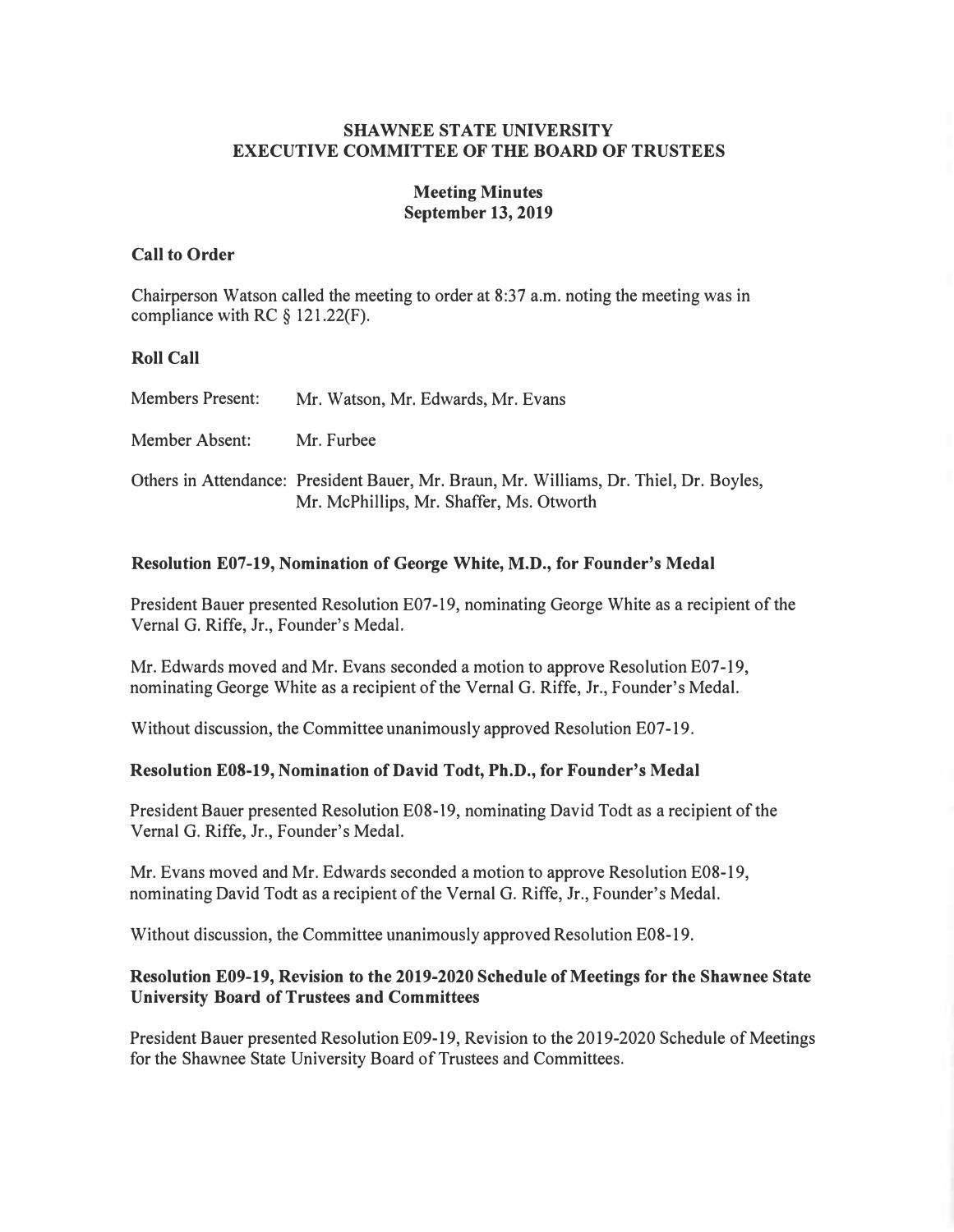**Mr. Evans moved and Mr. Edwards seconded a motion to approve Resolution E09-19, revising the 2019-2020 Schedule of Meetings for the Shawnee State University Board of Trustees and Committees.** 

**Without discussion, the Committee unanimously approved Resolution E09-19.** 

#### **New Business**

**Mr. Edwards moved to approve and Mr. Evans seconded the minutes of the June 14, 2019 Executive Committee meeting.** 

**Without discussion, the. committee voted unanimously to approve the minutes.** 

#### **Adjournment**

**The Executive Committee was adjourned by acclamation at 8:47 a.m.** 

Chairperse **Board of Trustees** 

Secretary, Board of Trustees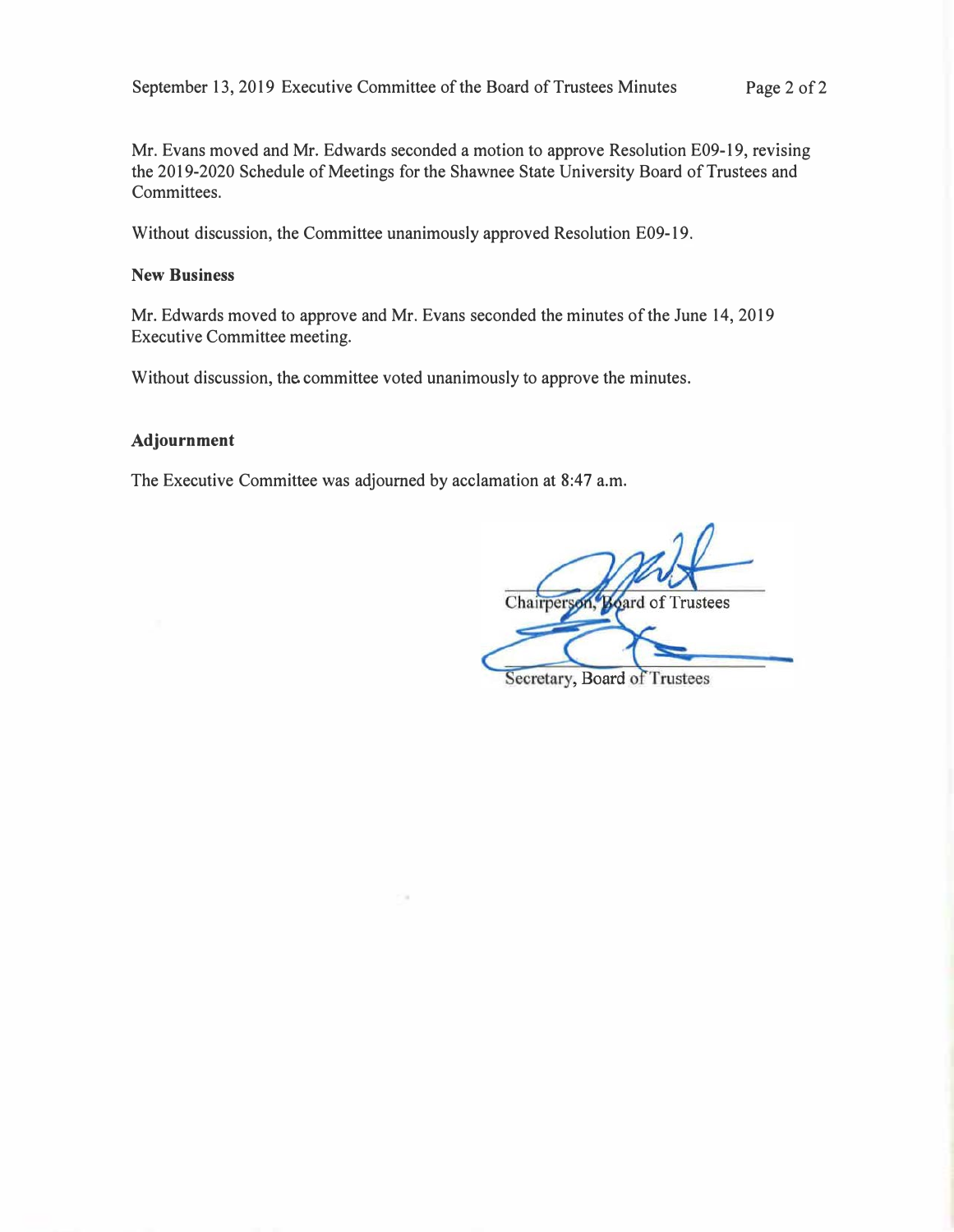#### **RESOLUTION E07-19**

#### **AWARD OF THE FOUNDER'S MEDAL TO DR. GEORGE WHITE**

**WHEREAS, Shawnee State University's history includes individuals who have provided extraordinary service or contributions that have led to the development and advancement of the institution; and** 

**WHEREAS, Dr. George White served on the very first Board of Trustees of Shawnee State University; and** 

**WHEREAS, Dr. White has made countless contributions to the University through his leadership and sponsorship of activities; and** 

**WHEREAS, Dr. White's contributions to Shawnee State have extended over 30 years; and** 

**WHEREAS, Dr. White continues to contribute his leadership to Shawnee State by serving on its current Board of Trustees; and** 

**WHEREAS, the Trustees are grateful for the lasting contributions Dr. White has made to Shawnee State University; and** 

**WHEREAS, a founder's medal bearing the name of Vernal G. Riffe, Jr., is an appropriate award for those individuals who have distinguished themselves through their extraordinary service or contribution to the University;** 

**THEREFORE, BE IT RESOLVED, that the Board of Trustees of Shawnee State University confer the Vernal G. Riffe, Jr., Founder's Medal to Dr. George White.** 



**(September 13, 2019)**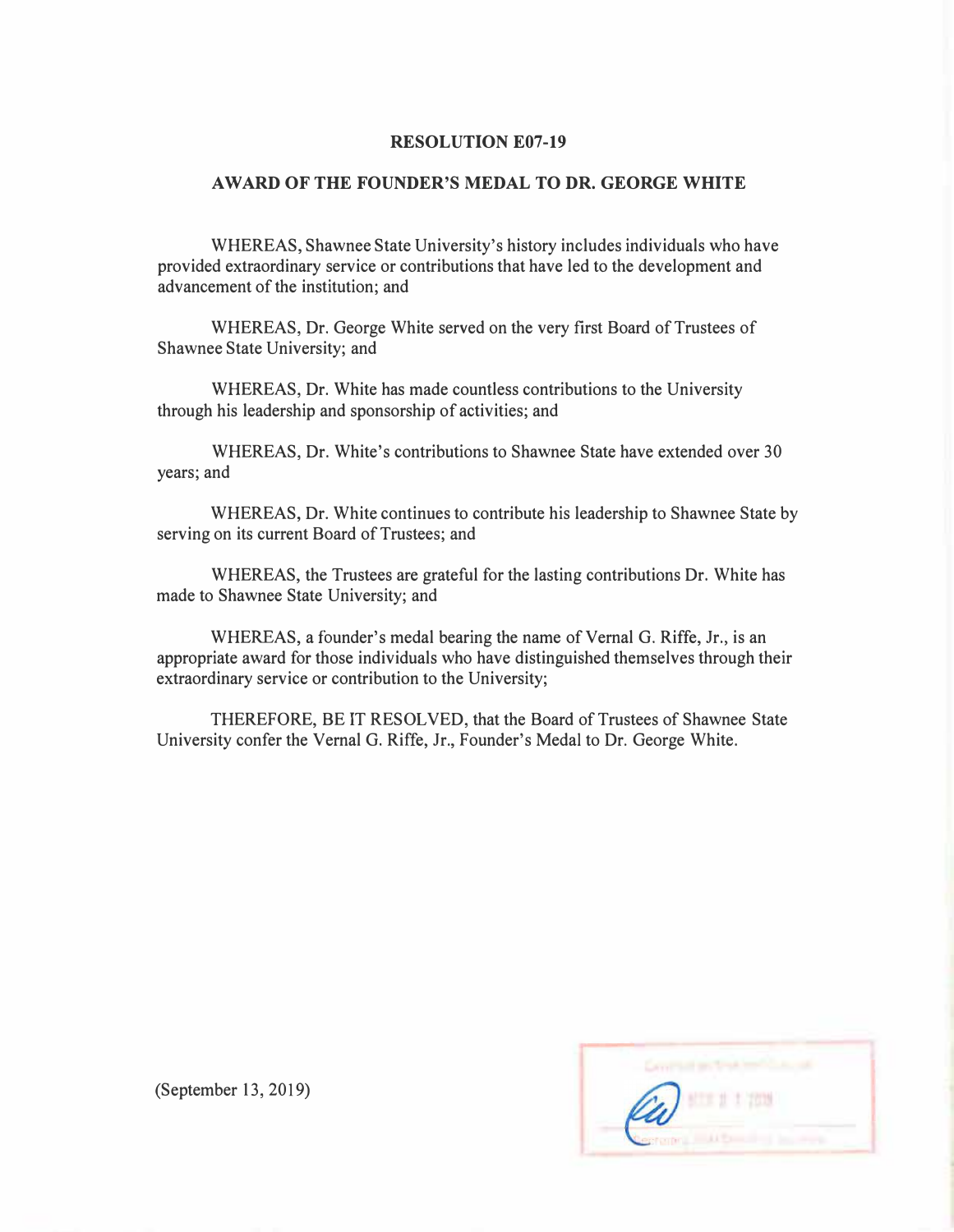# **SSU Founder's Award Dr. George White**

**Dr. George White is a life-long leader in both medicine and education**  $--$  **and he's a Shawnee State University Founder.** 

As a member of the Board of Trustees of the Shawnee State Community College in 1984, Dr. White made the motion for Shawnee State to become a four-year University. He then led us through that transition. He was the last chairperson of the Shawnee State Community College Board and was elected the FIRST chairperson of the Shawnee State University Board of Trustees.

He continues to lead us today – serving a 9-year appointment from Governor John Kasich to the Shawnee State University Board of Trustees. He is also the Board appointed liaison to the SSU Development Foundation Board.

In addition to providing leadership, Dr. White, along with his wife Sandy, have helped to advance education in our region through their support of academic programs and student services. Life-long students themselves, they have helped to make college possible for students in the region through their support of scholarships, including the Dr. George and Sandy White Veterans Scholarship Endowment established to help veterans, their immediate family members, and descendants of Vietnam War-era veterans receive a college education.

Among their contributions, the Whites have helped to advance Shawnee State's digital simulation and gaming technologies programs, digital history preservation project, student research that is showcased every year during the Celebration of Scholarship, and the Appalachian Studies Conference.

Dr. White recently became a Hall of Fame member of the Bear Club after getting to know a classmate in a course he took on campus. She was a member of the Volleyball team and shared her experiences as a student-athlete at Shawnee State.

That's the type of involvement, interest, and unwavering support you can expect from a founder like Dr. White. What he has done for students, Shawnee State, and this community, can't be quantified. On behalf of the 16,000 alumni who now hold Shawnee State University degrees, we thank him for making that motion more than 30 years ago  $-$  and for everything he has done for Shawnee State since.

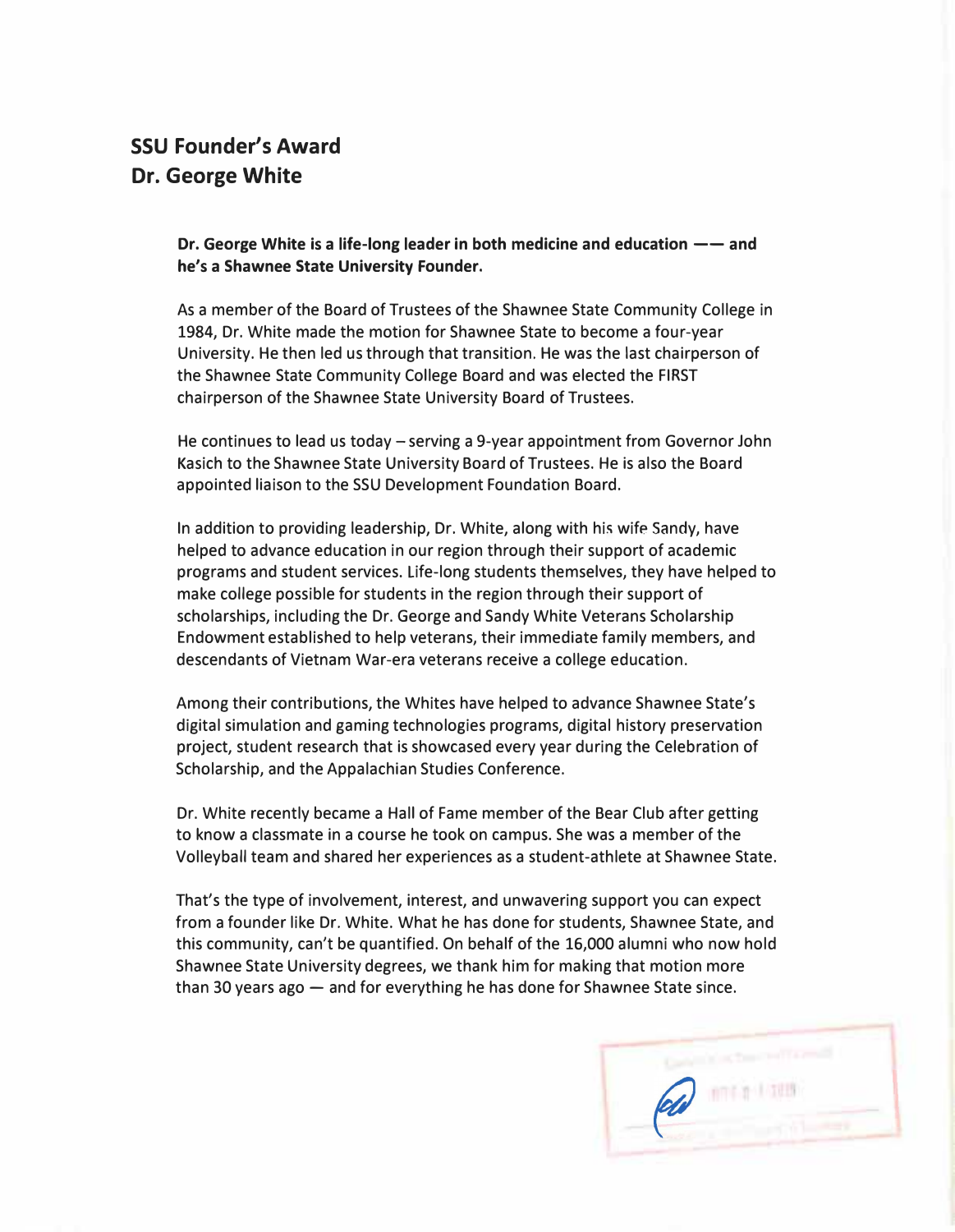#### **RESOLUTION E0S-19**

## **A WARD OF THE FOUNDER***'***S MEDAL TO DR. DAVID TODT**

**WHEREAS, Shawnee State University's history includes individuals who have provided extraordinary service or contributions that have led to the development and advancement of the institution; and** 

**WHEREAS, Dr. David Todt has served Shawnee State University and its predecessor for over 40 years and provided exemplary leadership in a number of faculty and administrative roles; and** 

**WHEREAS, Dr. Todt has been a critical and unwavering positive force in the academic and administrative development of Shawnee State; and** 

**WHEREAS, the Trustees are grateful for the lasting contributions Dr. Todt has made to Shawnee State University; and** 

**WHEREAS, a founder's medal bearing the name of Vernal G. Riffe, Jr., is an appropriate award for those individuals who have distinguished themselves through their extraordinary service or contribution to the University;** 

**THEREFORE, BE IT RESOLVED, that the Board of Trustees of Shawnee State University confer the Vernal G. Riffe, Jr., Founder's Medal to Dr. David Todt.** 

|   | of the with         |
|---|---------------------|
| B | <b>ATTLE AT THE</b> |
|   |                     |

**(September 13, 2019)**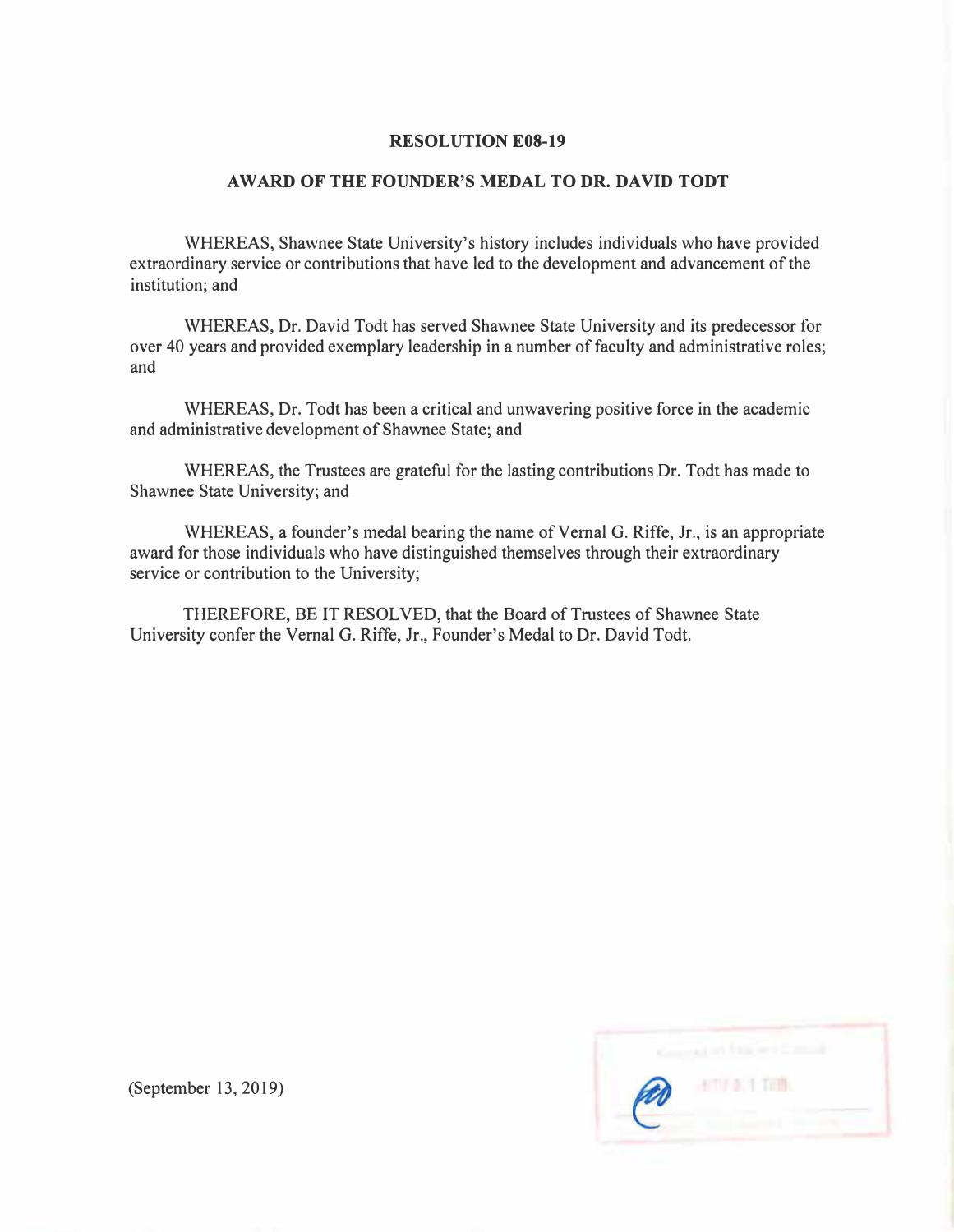## **SSU Founder's Award Dr. Dave Todt**

## **Dr. Dave Todt was a part of Shawnee State University before there WAS a Shawnee State University.**

Dr. Todt was hired as Divisional Coordinator of Math/Science and adjunct professor at Shawnee State Community College in 1978. During our community co*ll*ege days, he helped advance academic programs that benefit students and our community, inc*l*uding a summer enrichment program for area youth.

As an Assistant Professor in 1986 when Shawnee State Community College became a 4-year pub*l*ic university, Dr. Todt p*l*ayed an instrumental part in estab*l*ishing academic programs and departments that continue to meet the highest standards of excellence in the region  $-$  and nation.

In 1989, he became the Chair of the Math & Science Department. I'd *l*ike to think that he knew at the time that Shawnee State wou*l*d grow to the point where Math and Science wou*l*d represent two separate departments that offer onground and on line programs that include associate's, bache*l*or's, and master's degrees. The programs he started have since launched thousands of careers.

Over the years, Dr. Todt held many leadership positions that shaped who we are today. These inc*l*ude Interim Dean of the College of Arts and Sciences, Chair of the Department of Teacher Education, Interim Director of the Graduate Center, and Associate Provost and Director of Institutiona*l* P*l*anning.

In 2008, he agreed to serve as Interim Provost & Vice President for Academic Affairs  $-$  a role that became permanent in 2011. Four years ago, Dr. Todt left the provost role and returned to his roots as a facu*l*ty member in the Department of Natura*l* Science. This summer, after 41 years with Shawnee State University, he retired.

We can't thank him enough for the contributions he has made in advancing academics at Shawnee State University.

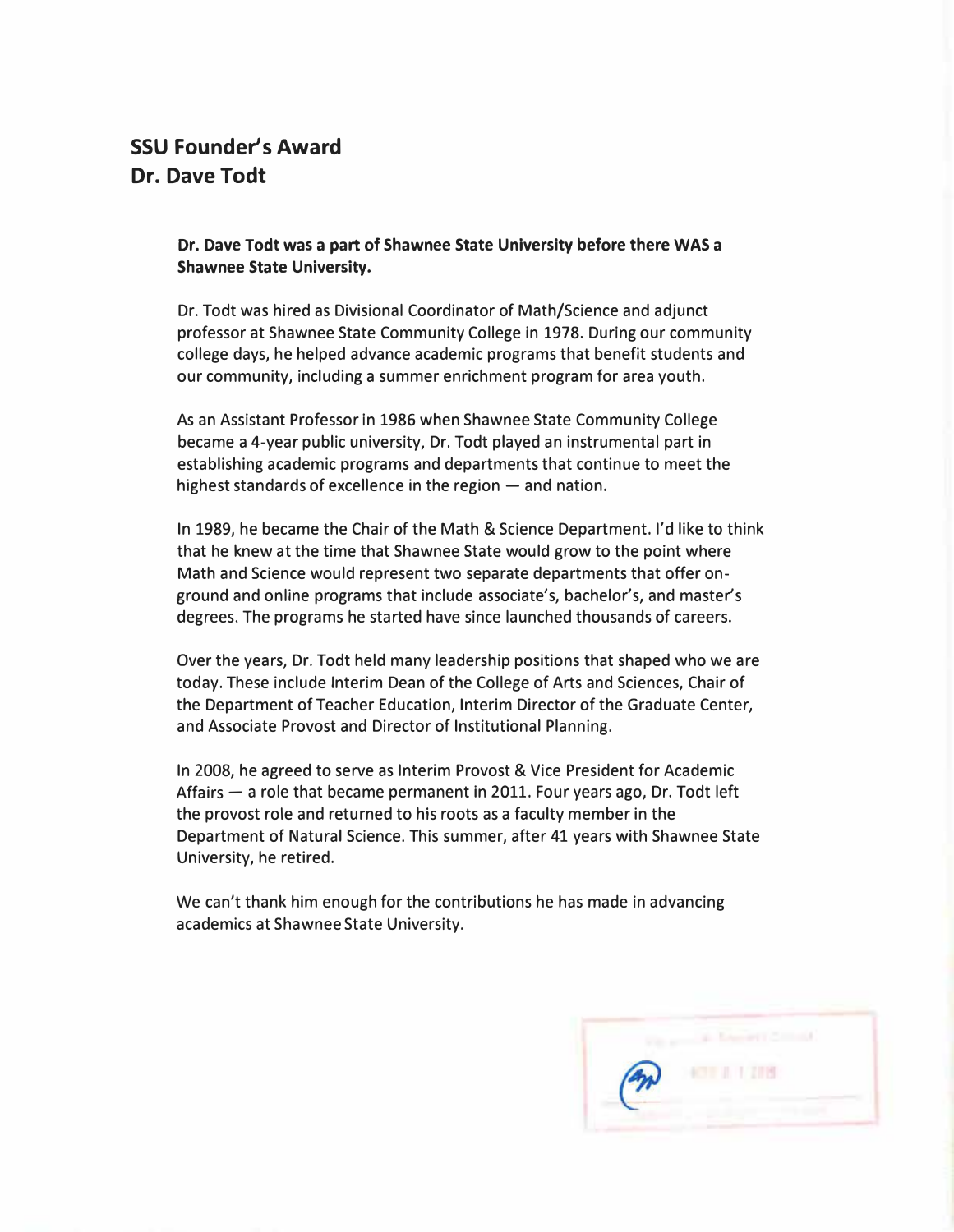#### **RESOLUTION E09-19**

## **REVISION TO THE 2019-2020 SCHEDULE OF MEETINGS SHAWNEE STATE UNIVERSITY BOARD OF TRUSTEES AND COMMITTEES**

**WHEREAS, the Shawnee State University meets as a public body under Ohio law, with meetings publicized and open to those who wish to attend; and** 

**WHEREAS, a 2019-2020 Shawnee State University Board of Trustees meeting schedule was approved on June 14, 2019; and** 

**WHEREAS, the committee structure has been updated since that time, necessitating an adjustment in the meeting time of the Academic and Student Affairs Committee;** 

**THEREFORE, BE IT RESOLVED, that the Board of Trustees of Shawnee State University approves the revision to the 2019-2020 schedule of meetings for the Board and its committees.** 



**(September 13, 2019)**